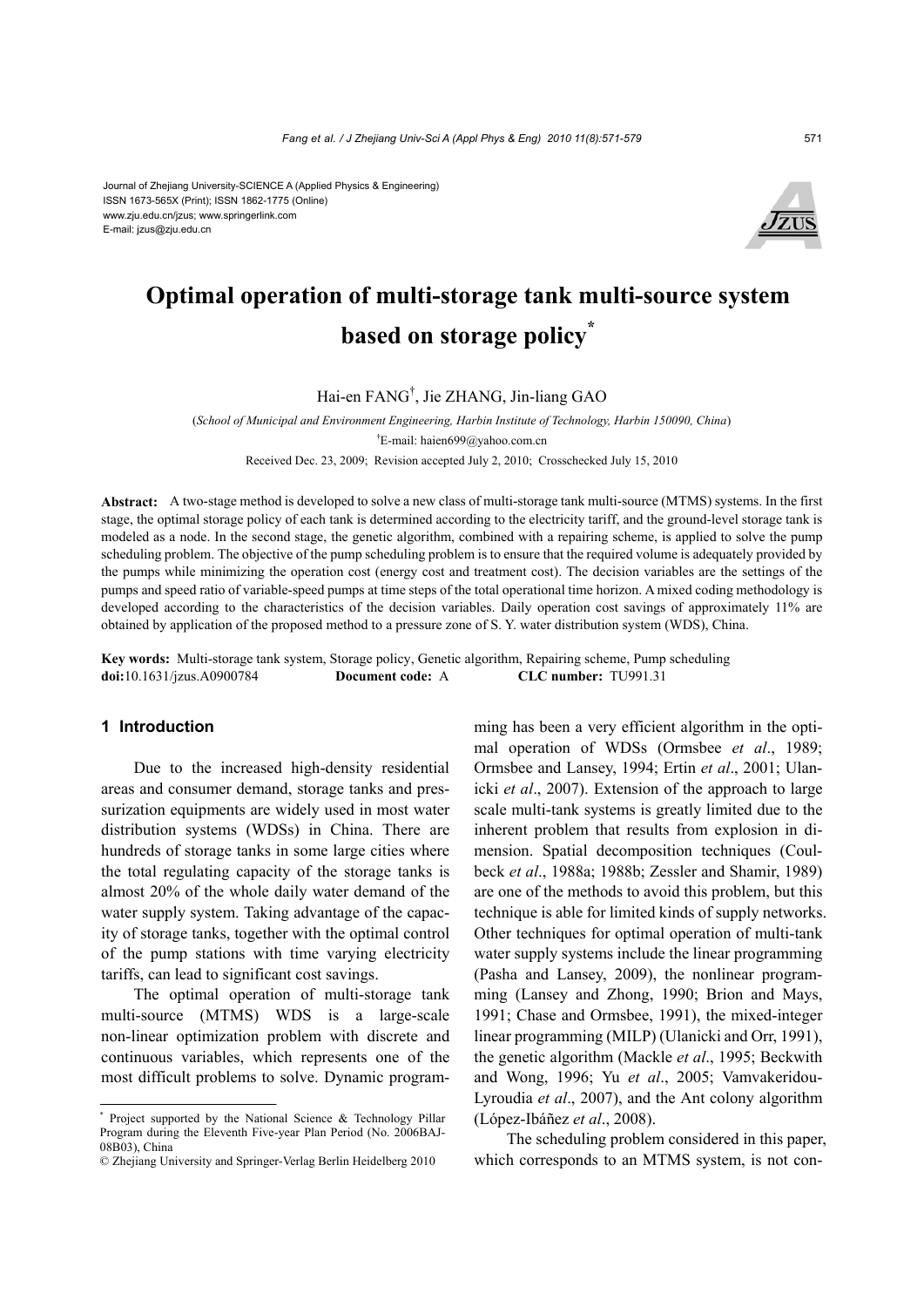tained in any of the above system classes. In this class of MTMS system, the storage level can be controlled by an automatic water-level control valve. These storage tanks act to equalize pumping requirements and to provide emergency water for specific residential areas. A two-stage method is developed to solve this class of scheduling problem. In the first stage, the optimal storage policy of each tank is determined; in the second stage, the optimal pump scheduling is found by application of the genetic algorithm.

The purpose of this study was to investigate the possible savings that could be obtained through the implementation of the proposed method for the S. Y. WDS with a large number of storage tanks and multiple pump stations in China. Although the application presented herein is restricted to a single pressure zone of the system, it nevertheless demonstrates the potential savings that may be obtained as a result of the application of this technology.

# **2 Multi-storage tank multi-source system model**

The main components of the WDS system are illustrated in Fig. 1. In this class of MTMS system, treated water is pumped to the tank to be pressurized to a given residential area with tall buildings. Most residential areas are equipped with ground-level storage tank. These tanks are used to balance differences in supply and demand, and operate in a simultaneous inflow/outflow mode. The maximum and minimum levels of the tank can be controlled by an automatic water-level control valve. In most cases, these tanks maintain the maximum storage for the purpose of reliability. Obviously, this kind of operation policy wastes the storage capacity and increases the water age. Therefore, a standard policy is needed to provide the rules for operating the storage tank to efficiently use the storage capacity. In this study, the storage tank in the MTMS system is modeled as a node, and its demand equals the inflow of the storage tank.

#### **3 Rule-based storage policy**

The storage policy is a set of rules for determining the quantities of water to be stored. It depends largely on the electrical tariff, the storage capacity, and the residential demand pattern, and aims to gather water during the inexpensive tariff periods, and to release it during the expensive periods. The continuity equation for the storage tank can be given as

$$
V'_{t} = V_{t} + I_{t} - O_{t}, \qquad (1)
$$

$$
V_{\min,t} \le V_t \le V_{\max,t},\tag{2}
$$

where  $V_t$  is the beginning storage;  $V_t'$  is the ending storage;  $I_t$  is the inflow during time period  $t$ ;  $O_t$  is the consumer demand during time period  $t$ ;  $V_{min,t}$  is the minimum storage, the lower operational bound of storage tank, and  $V_{\text{max}}$  is the maximum storage, the upper operational bound of storage tank. The S. Y. electric system is structured to promote off-peak period energy usage in night hours with lower rates and penalize peak period energy usage in the diurnal hours with higher rates.

The optimal storage policy is represented by the following rules:



**Fig. 1 Multi-storage tank multi-source water distribution system**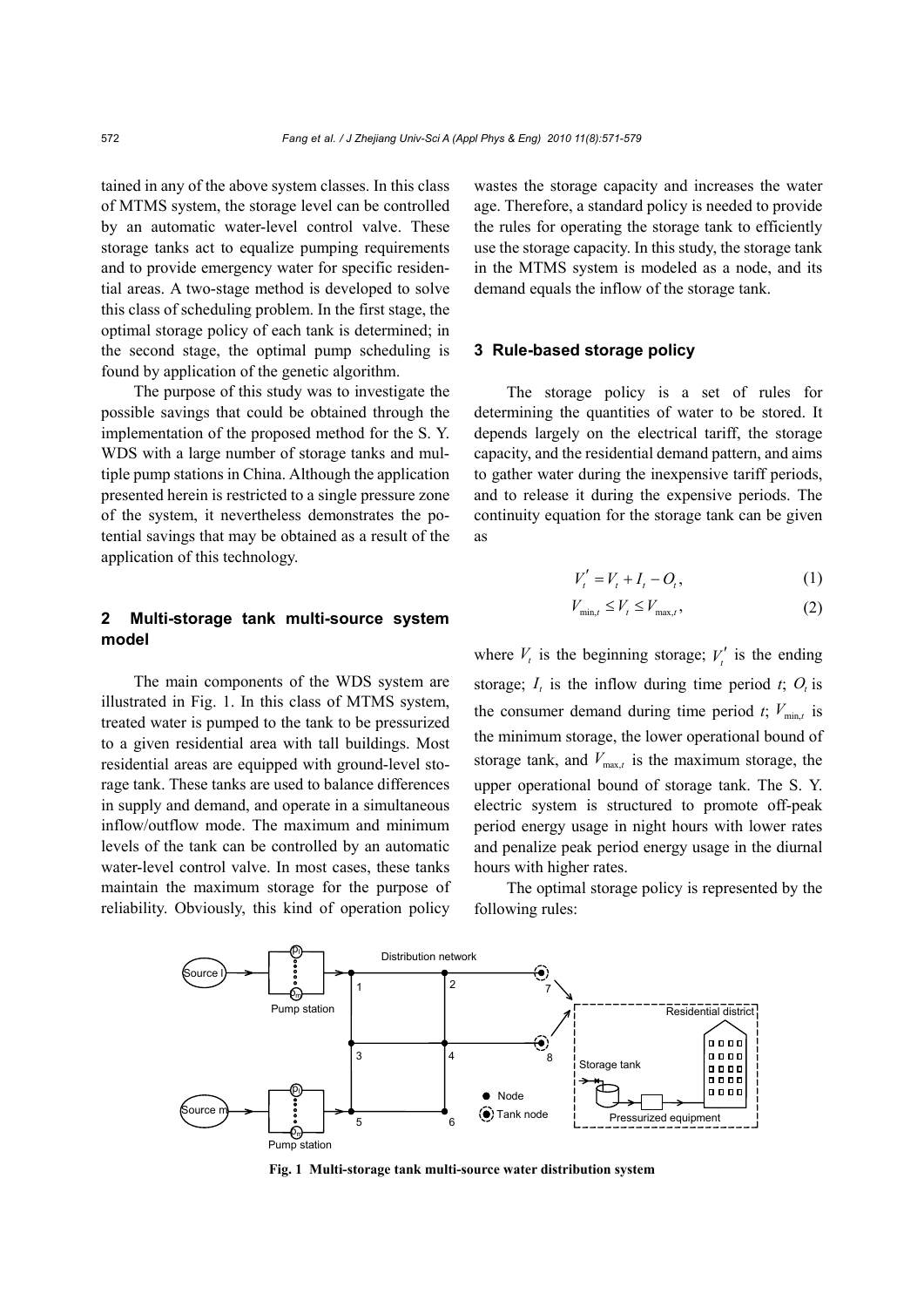**Rule 1** During the lower electric tariff period, conservation storage is maintained as high as possible.

The inflow of tank can be calculated by the formulation:

$$
I_t = \pi D^2 vt / 4, \qquad (3)
$$

where  $D$  is the diameter of pipe inflow, and  $\nu$  is the velocity of inflow water, which can be estimated by the history data. If the tank achieves the maximum storage, keep the maximum storage until the end of lower electricity tariff period.

**Rule 2** During the higher electricity tariff period, keep  $I_t=0$  until the tank achieves the minimum storage. If the tank achieves the minimum storage, keep the minimum storage until the end of higher electricity tariff period.

The initial tank storage is usually known from field conditions. The final tank storage is set depending on the desired storage policy. In addition to the initial and final tank storages, the residential consumer demand for each time interval must be known. These demands can be forecasted from operator experience or through the use of mathematical demand forecasting models (Alvisi *et al*., 2007; Gato *et al*., 2007; Ghiassi *et al*., 2008; Magini *et al*., 2008). In this stage, the inflow of each tank at each time interval is determined by the optimal storage policy, and then the optimal volumes of water produced at each time interval by the pumping stations are determined. In the next stage, the optimal pump scheduling can be found by the optimization method.

#### **4 Pump scheduling problem**

#### **4.1 Objective function**

The treatment cost and electric energy cost are considered as optimization objective. Electric energy cost is the cost of electric energy consumed by all pumps at the pumping station. It is not the same throughout the whole day, so the change in tariff structure is considered. The energy cost for pressurized equipments is not considered in this study.

$$
f = \sum_{t=1}^{T} \sum_{i=1}^{I} S_i Q_{i,t} + \sum_{t=1}^{T} \sum_{k=1}^{K} \frac{C \cdot NP_{k,t} \cdot QP_{k,t} \cdot HP_{k,t}}{\eta_{k,t}} \cdot SP_{k,t}, \tag{4}
$$

where  $S_i$  represents the treatment cost of pump station *i* per cubic meter,  $Q_{i,t}$  is discharge of pump station *i* at time interval *t*, *T* is the total time steps of operational time horizon, and *I* is the total number of pump stations.  $SP_{kt}$  is the electricity tariff at time interval *t*,  $NP_{kt}$  is the on-off state of pump *k* at time interval *t*, *K* is the total number of pumps in all pump stations, *C* is the unit conversion factor,  $HP_{k,t}$  is the hydraulic head of pump *k* at time interval *t*,  $QP_{kt}$  is the flow rate of pump *k*, and  $\eta_{kt}$  is the efficiency of pump *k* at time interval *t*.

## **4.2 Operational constraints**

The optimization is subject to a set of constraints as follows.

1. Pressure control point constraint

Control point pressure is required to maintain greater than a minimum pressure level to ensure adequate water service, and less than a maximum pressure level to reduce water leakage or burst within a system.

$$
P_{\min(i,t)} \le P_{c(i,t)} \le P_{\max(i,t)}, \quad i = 1, 2, \cdots, NN,
$$
 (5)

where  $P_{\min(i,t)}$  and  $P_{\max(i,t)}$  are the minimum and maximum control pressures at point *i*, respectively, and *NN* is the number of control pressure points.

2. Limitation on pump station discharge

The discharge of pump station is limited by the capacity of pumps and the treatment capacity of treatment plant at time interval *t*.

$$
Q_{p,t} \le Q_{\max p,t},\tag{6}
$$

where  $Q_{p,t}$  is the actual discharge of pump station  $p$  at time interval  $t$ ,  $Q_{\text{max }p,t}$  denotes the maximum discharge capacity of pump station *p* at time interval *t*.

#### 3. Pump speed ratio constraint

Here, the pump speed ratio is defined as a ratio which equals the actual operating speed divided by its normal speed. Limited by current and voltage of power distribution, a pump installed with variable frequency drive is allowed to vary its speed within the range of minimum and maximum speeds.

$$
n_{\min i} \le n_i \le n_{\max i},\tag{7}
$$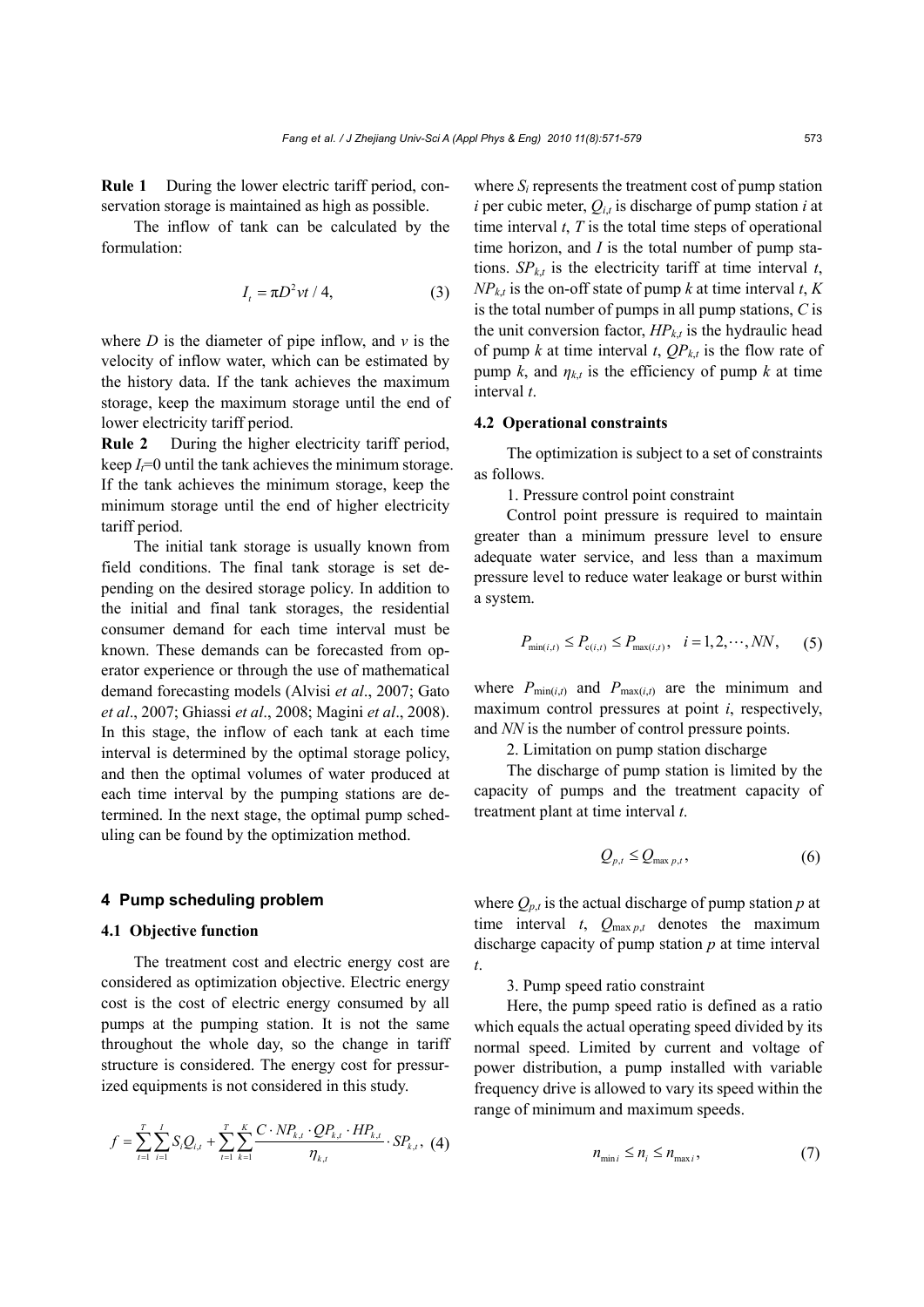where  $n_{\min i}$  is the minimum speed ratio of pump *i*, and  $n_{\text{max }i}$  is the maximum speed ration of pump.

4. Pump efficiency constraint

A pump should run in the designed high efficiency interval, which is often required to be not smaller than a minimum efficiency.

$$
\eta_{\min i} \le \eta_i,\tag{8}
$$

where  $\eta_i$  is the actual pump efficiency, and  $\eta_{\min i}$  is the minimum efficiency required during the operation.

# **5 Genetic algorithm approach for pump scheduling**

To solve the pump scheduling optimization problem as formulated above, an efficient hydraulic network simulator EPANET2.0 (Rossman, 2002) is directly embedded into the genetic algorithm (Goldber, 1989). The hydraulic simulation result (i.e., flow rate, junction pressure) is passed back to the optimization model to quantify the violations in the implicit bound constraints and objective function. Genetic algorithm is a general optimization technique based on the genetic processes of biological organisms. As a robust global search method, genetic algorithm has been widely used in many fields. In this study, a new genetic algorithm based on a mixed coding method and repair mechanism is presented to solve the pump scheduling problem.

Fig. 2 shows the flow chart of genetic algorithm combined with repairing mechanism. Invalid and infeasible solutions are handled following a methodology proposed by Deb (2000), where solutions are partially ordered depending on their feasibility.

### **5.1 Mixed coding scheme**

The difficulty in solving the problem of optimizing a pump system arises from the mixture of constant speed pumps and variable speed pumps. In this study, a mixed coding scheme is designed to represent control variables (Table 1). Pump status variables and corresponding speed ratios are represented. A binary code refers to the status of a pump. The real code represents the operating speed ratio of the pump. A zero value represents a non-working pump, while one represents a working pump. For

constant speed pumps, the speed ratios are set to 0. Here, the binary code and real code are combined as one gene, for example, (1,0.92) means the pump is running with speed ratio of 0.92; while (0,0.95) means the pump is switched off.



**Fig. 2 Flow chart of genetic algorithm with repairing mechanism**

**Table 1 Mixed coding of pump scheduling problem** 

| Time<br>interval |          |          |          |                               | . | n      |          |          |      |
|------------------|----------|----------|----------|-------------------------------|---|--------|----------|----------|------|
| Pump             |          |          |          | $P_1$ $P_2$ $P_m$ $P_1$ $P_2$ |   |        |          | $\cdots$ |      |
| <b>Status</b>    | 0        |          |          |                               |   |        |          |          |      |
| Speed<br>ratio   | $\bf{0}$ | $\theta$ | $\cdots$ | 0.94                          |   | $_{0}$ | $\theta$ |          | 0.90 |

A new mixed variable crossover operator has been developed which takes the relation of binary and real variables into account. The main idea of this operator is to apply a uniform crossover operator to the binary variables. If they are equal for the two chosen parents, the simulated binary crossover (SBX) (Deb and Jainz, 2002) is applied to the corresponding real variables. For example, parent1 (1,0.87) and parent2  $(1,0.82)$  generate child1  $(1,0.84)$  and child2 (1,0.86) by the SBX. If they are not equal, the binary variables and corresponding real variables are switched together. For example, parent1 (0,0.72) and parent2  $(1,0.79)$  generate child1  $(1,0.79)$  and child2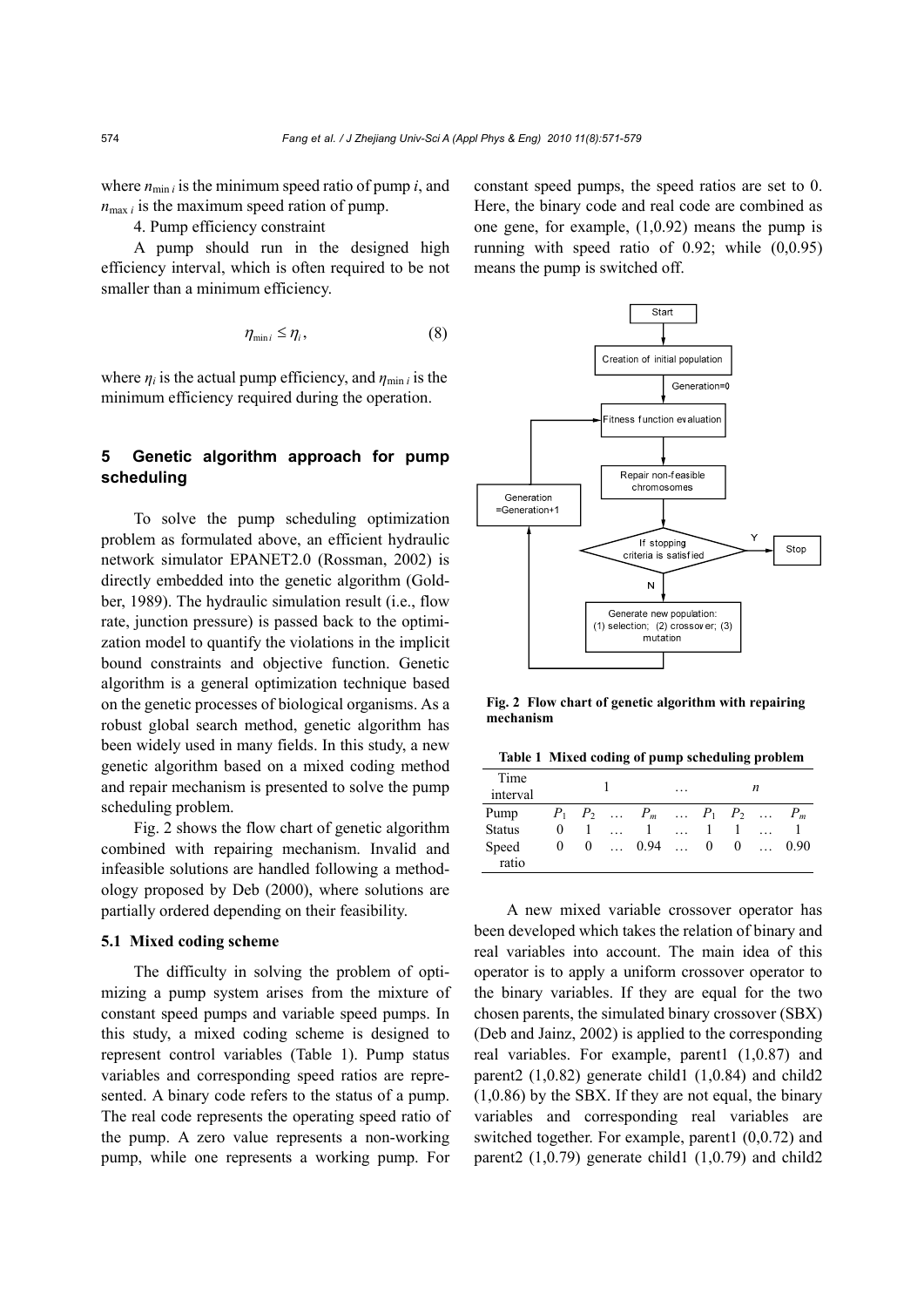(0,0.72). The SBX operator simulates the operation principle of the single point crossover operator on binary strings and respects the interval schemata processing. The mixed crossover operator is illustrated by the example for the pump scheduling problem (Fig. 3). By this method, both the status and the speed ratio of variable speed pumps can be considered. This helps to find the optimal pump scheduling and variable speed.



**Fig. 3 New crossover operator applied to pump scheduling**

## **5.2 Repairing chromosomes**

Most solutions examined during optimization are grossly inadequate or non-feasible, where minimum pressure requirements are severely violated. If the pressures of control points are higher than the maximum pressure, some pumps should be turned off or the speed of variable speed pumps should be reduced. If the pressures of control points are lower than the minimum pressure, some pumps should be turned on or the speed of variable speed pumps should be raised. In this study, a sensitivity analysis method (Pezeshk and Helweg, 1996) is used to confirm which pump station has the highest influence on the pressure control point. Then one pump is randomly selected in this station to correct the pressure problem. In more details below, the following algorithm is executed for each new chromosome:

#### $try=0;$

while (invalid (chromosome) and try<sup><=matrices)</sup> if  $(P_{c(i,t)} < P_{c(min,t)})$ confirm the pump station  $P_s$  that has the highest influence; if (variable speed pump running and  $n! = n_{\text{max}}$ ) set  $n=n_{\text{max}}$ ;  $\frac{1}{n}$  is the speed ratio of variable speed pump in pump station  $P_s$ ;  $n_{\text{max}}$  is the maximum speed ratio else if  $(n == n_{max})$  switch on one pump randomly selected in pumps station *P*s; end if else if  $(P_{c(i,t)} > P_{c(max,t)})$ if  $(n! = n_{\min})$  //  $n_{\min}$  is the minimum speed ratio set  $n=n_{\text{min}}$ ; else if  $(n=-n_{\min})$  switch off one pump randomly selected in pumps station *P*s; end else if  $(Q_{(p,t)} > Q_{\max(p,t)})$ if  $(n! = n_{min})$  set  $n = n_{min}$ ; else if  $(n == n_{min}$  or no variable speed pump operating) switch off one pump randomly selected in pumps station; end if try=try+1; end while

### **6 Case study**

## **6.1 Description of water distribution system**

The S. Y. city in the Northeast of China is divided into nine pressure zones. The eighth pressure zone is selected as a case study. The network is shown in Fig. 4. It has an average daily demand of 274000  $m<sup>3</sup>/d$  and comprises two sources and two pump stations. The physical characteristics of the sources and pumps are shown in Table 2. There are 30 tank nodes in this network. Each tank node represents a storage tank connecting to a residential area (Fig. 1). The total regulating capacity of storage tanks is 22% of the whole daily water demand of the pressure zone, and the regulating capacity of each tank is more than 50% of daily consumption by the given residential area. In this network, all residential consumer demands are metered, and detailed historical data are available. As shown in Fig. 5, there are three electricity tariff periods in the day, 0.43 CNY/(kW·h) from 23:00 to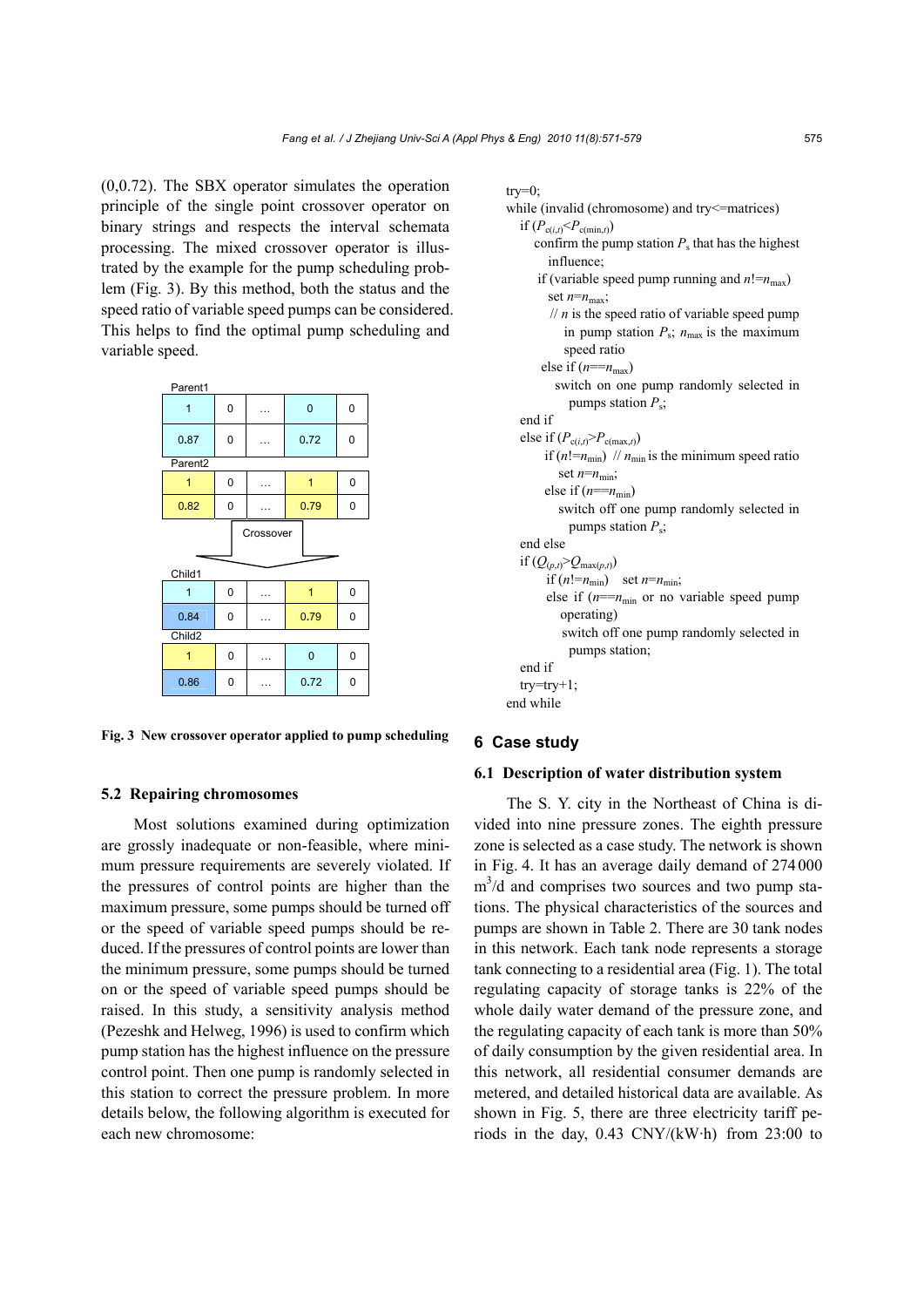7:00, then 1.29 CNY/(kW·h) until 16:00, and 0.86 CNY/(kW·h) from 16:00 to 23:00.



**Fig. 4 Layout of the network**

**Table 2 Pump station data** 

| Water  | Pump | Pump type  | Treatment cost | Constant    |
|--------|------|------------|----------------|-------------|
| source | No.  |            | $(CNY/m^3)$    | or variable |
| 1#     | 1#   | 28SA-10A   | 0.25           | Constant    |
|        | 2#   | 28SA-10B   |                | Constant    |
|        | 3#   | $28SA-10A$ |                | Constant    |
| 2#     | 4#   | 28SA-10A   | 0.33           | Variable    |
|        | 5#   | 28SA-10B   |                | Variable    |
|        | 6#   | 32SA-19E   |                | Variable    |



#### **6.2 Results and discussion**

Tank node 598 is illustrated in terms of how the optimal storage policy works. It represents a residential area with daily consumption of  $1000 \text{ m}^3$ . The equipped storage tank has the regulating capacity of

 $500 \text{ m}^3$ , its minimum and maximum storage volume is 150 and 650 m<sup>3</sup>, respectively. The diameter of inflow pipe is 200 mm.

During the time period of lower electricity tariff, the velocity of inflow pipe is estimated by 1.0 m/s and the beginning storage is  $150 \text{ m}^3$ . Then the inflow of tank can be calculated by Eq. (3). When the tank storage is at the maximum storage, it maintains the maximum storage till 7:00.

During the time period of higher electricity tariff (7:00–16:00), the control valve is turned off. When the storage achieves the minimum storage, the tank maintains the minimum storage till 23:00 and the inflow of tank can be obtained by Eq. (1).

Fig. 6 shows the consumer demand pattern of residential area and the optimal tank inflow resulting from a rule-based storage policy. Fig. 7 illustrates the optimal tank storage over the day. The tank is as full as possible during the inexpensive period and as empty as allowed during the expensive period. By this storage policy, the tank volume commonly achieves



**Fig. 6 Optimal tank inflow vs. residential consumer demand**



**Fig. 7 Optimal tank storage during the day**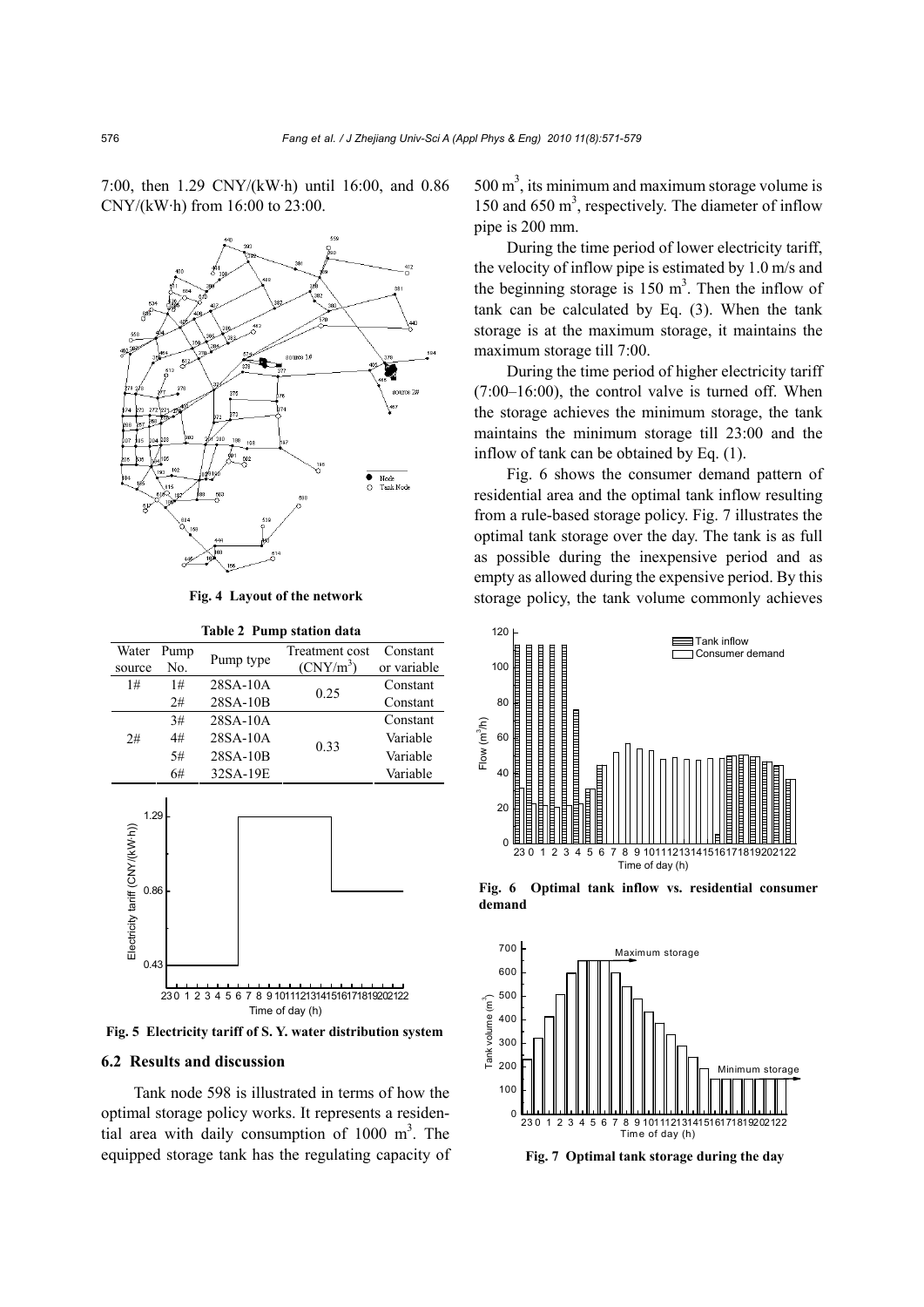the minimum storage at the end of expensive period, and easily equals to the storage at the beginning of the inexpensive period. Note that the storage policy largely depends on the electricity tariff and the regulating capacity of storage tank.

In the same way, inflows of all storage tanks at each time interval are determined, and furthermore, the pumped volumes in each time period are known. In this network, the beginning volumes of all tanks are assumed to be minimum storages. Fig. 8 shows the original water demand in the pressure zone and the pumped volume with storage policy. One can see that the pumped volumes during the inexpensive period are much larger than the original water demand. Make sure the pumped volume at each time interval do not exceed the maximum supply capacity of the network.



**Fig. 8 Pumped volume with storage policy vs. water demand**

In the next stage, the genetic algorithm combined with repairing scheme is applied to solve the pump scheduling problem. The system is optimized over a 24-h period with 1-h time steps. The genetic algorithm parameters are chosen at generation=100,  $P_{cross}=0.8$ and  $P_{\text{mutation}}=0.01$ . Each population contains 200 chromosomes. For this example network, the time taken on a Pentium4 (1.86 GB) with 1 GB RAM computer was about 4.2 h for 100 generations. With the increase of generations, the computation time will be longer. Note that the computation time depends greatly on the simulation engine and on the complexity of the WDS. The program is run five times to find the best solution.

The resulting curves of the best and average objective solutions at each generation are illustrated in Fig. 9. The results of pump scheduling are shown in Table 3. The real number in Table 3 indicates the speed ratio of variable speed pump. The best solution with an operation cost of 95645 CNY/d is produced to meet the hour's water demand requirement, approximately 11% less than the operation cost before optimization. The hourly average service pressure in this network is also compared in Fig. 10. The figure shows that average pressure of all nodes during the day has a smaller fluctuation than before. The average pressure is much lower during the night and higher from 7:00 to 13:00.



**Fig. 9 Average and the best solutions of GA** 

**Table 3 Result of pump scheduling** 

| Time           | Pump station 1 |    | Pump station 2 |      |      |      |
|----------------|----------------|----|----------------|------|------|------|
| interval       | 1#             | 2# | 3#             | 4#   | 5#   | 6#   |
| $\mathbf{1}$   | On             | On | On             | 0.91 | 0.94 | 0.92 |
| 2              | On             | On | On             | 0.82 | 0.85 | 0.94 |
| $\mathfrak{Z}$ | On             | On | On             | 0.77 | 0.92 | 0.96 |
| $\overline{4}$ | On             | On | Off            | 0.99 | 0.98 | 0.96 |
| 5              | Off            | On | Off            | 0.98 | 0.82 | 0.85 |
| 6              | Off            | On | Off            | 0.73 | Off  | 0.71 |
| 7              | Off            | On | Off            | 0.89 | Off  | 0.97 |
| 8              | Off            | On | Off            | 0.71 | Off  | 0.70 |
| 9              | Off            | On | Off            | 0.70 | Off  | 0.70 |
| 10             | Off            | On | Off            | 0.71 | Off  | 0.71 |
| 11             | Off            | On | Off            | 0.70 | Off  | 0.75 |
| 12             | Off            | On | Off            | 0.70 | Off  | 0.94 |
| 13             | Off            | On | Off            | 0.70 | Off  | 0.72 |
| 14             | Off            | On | Off            | 0.71 | Off  | 0.71 |
| 15             | Off            | On | Off            | 0.75 | Off  | 0.70 |
| 16             | Off            | On | Off            | 0.70 | Off  | 0.71 |
| 17             | Off            | On | Off            | 0.70 | 0.73 | 0.72 |
| 18             | Off            | On | Off            | 0.81 | 0.85 | 0.96 |
| 19             | Off            | On | Off            | 0.96 | 0.74 | 0.97 |
| 20             | Off            | On | Off            | 0.99 | 0.74 | 0.93 |
| 21             | Off            | On | Off            | 0.89 | 0.76 | 0.87 |
| 22             | Off            | On | Off            | 0.90 | 0.79 | 0.82 |
| 23             | Off            | On | On             | 0.71 | 0.72 | 0.76 |
| 24             | On             | On | On             | 0.99 | 0.89 | 0.90 |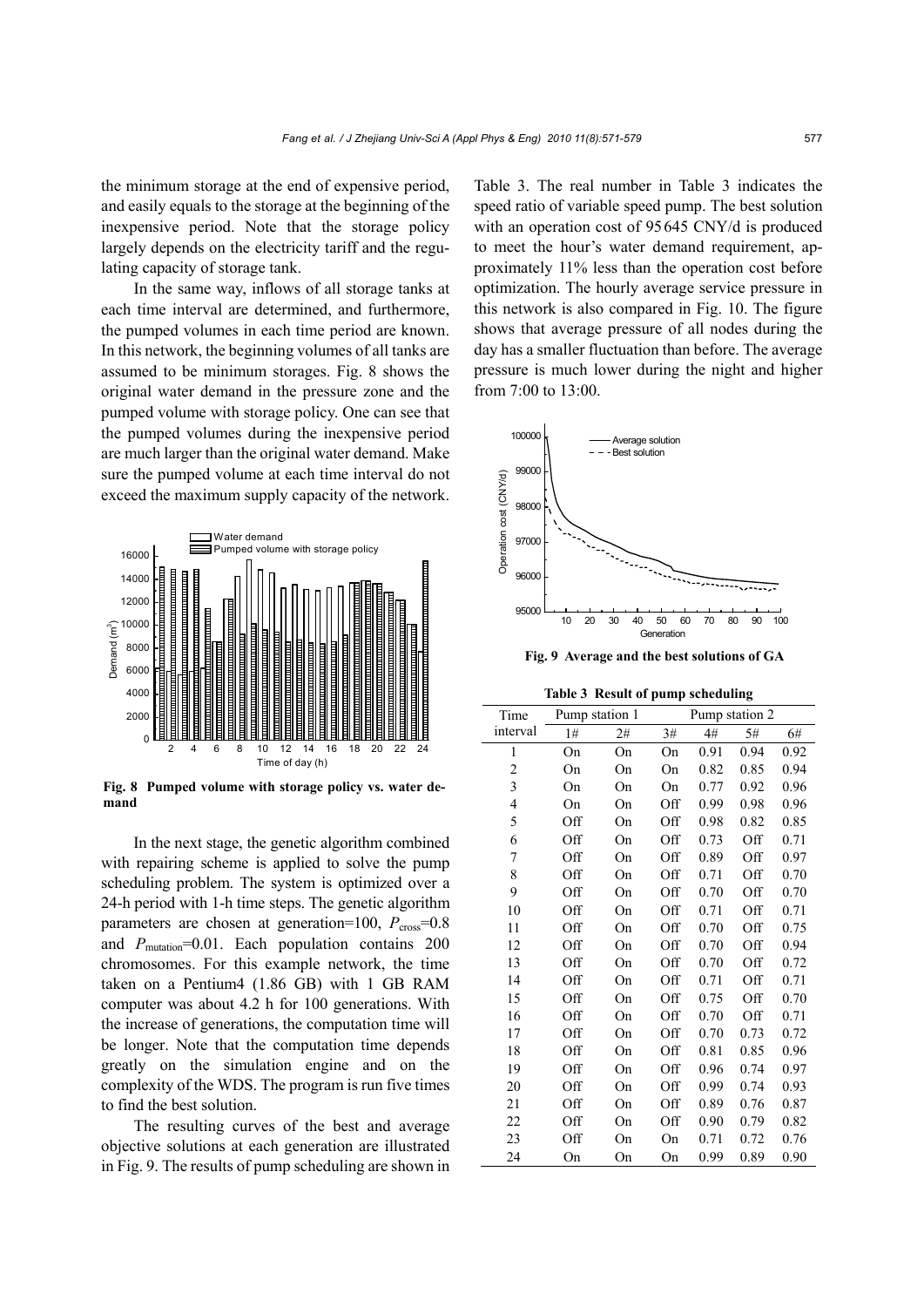

**Fig. 10 Comparison of hourly average service pressure before and after optimization**

### **7 Conclusions**

We have described a two-stage method for the optimal scheduling of a new class of MTMS water supply systems containing fixed and variable speed pumps. This MTMS system is common in China's WDS. In the first stage, the ground-level storage tanks are modeled as demand nodes, and the optimal tank storage policy is determined according to the electricity tariff. It aims to store as full as possible during the inexpensive period and as empty as possible during the expensive period. This storage policy fully takes advantage of the storage capacity, but reduces the reliability in water supply to some extent.

Genetic algorithm combined with a repairing scheme is used to solve the pump scheduling problem. Application of the proposed method to a pressure zone of the S. Y. water system indicates the potential for the great cost savings and improvement in the network service pressure.

#### **References**

- Alvisi, S., Franchini, M., Marinelli, A., 2007. A short-term, pattern-based model for water demand forecasting. *Journal of Hydroinformatics*, **9**(1):39-50. [doi:10.2166/ hydro.2006.016]
- Beckwith, S.P., Wong, K.P., 1996. A genetic algorithm approach for electric pump scheduling in watersupply systems. *Evolutionary Computation*, **1**:21-26. [doi:10. 1109/ICEC.1995.489113]
- Brion, L.M., Mays, L.W., 1991. Methodology for optimal operation of pumping stations in water distribution systems. *Journal of Hydraulic Engineering*, **117**(11): 1551-1569. [doi:10.1061/(ASCE)0733-9429(1991)117: 11(1551)]

Chase, D., Ormsbee, L., 1991. An Alternate Formulation of

Time as a Decision Variable to Faciliate Real-time Operation of Water Supply Systems. Proc. 18th Annual Conf. ASCE Water Resources Planning and Management Division, p.923-927.

- Coulbeck, B., Brdys, M., Orr, C., Rance, J., 1988a. A hierarchial approach to optimized control of water distribution systemsz: Part I decomposition. *Journal of Optimal Control Applications and Methods*, **9**(1):51-61. [doi:10.1002/oca.4660090105]
- Coulbeck, B., Brdys, M., Orr, C., Rance, J., 1988b. A hierarchial approach to optimized control of water distribution systems: Part II lower-level algorithm. *Journal of Optimal Control Applications and Methods*, **9**(2):109-126. [doi:10.1002/oca.4660090202]
- Deb, K., 2000. An efficient constraint handling method for genetic algorithms. *Computer Methods in Applied Mechanics and Engineering*, **186**(2-4):311-338.
- Deb, K., Jainz, S., 2002. Multi-speed Gearbox Design Using Multi-objective Evolutionary Algorithms. Kangal, Kanpur.
- Ertin, E., Dean, A.N., Moore, M.L., Priddy, K.L., 2001. Dynamic Optimization for Optimal Control of Water Distribution Systems. Conference on Applications and Science of Computational Intelligence IV, Orlando, USA, p.142-149.
- Gato, S., Jayasuriya, N., Roberts, P., 2007. Forecasting residential water demand: case study. *Journal of Water Resources Planning and Management*, **133**(4):309-319. [doi:10.1061/(ASCE)0733-9496(2007)133:4(309)]
- Ghiassi, M., Zimbra, D.K., Saidane, H., 2008. Urban water demand forecasting with a dynamic artificial neural network model. *Journal of Water Resources Planning and Management*, **134**(2):138-146. [doi:10.1061/(ASCE) 0733-9496(2008)134:2(138)]
- Goldber, D.E., 1989. Genetic Algorithms in Search, Optimization and Machine Learning. Addison-Wesley Publishing Inc.
- Lansey, K., Zhong, Q., 1990. A Methodology for Optimal Control of Pump Station. Water Resources Infrastructure. Proc. ASCE Water Water Resources Planning and Management Specialty Conf., p.58-61.
- López-Ibáñez, M., Prasad, T.D., Paechter, B., 2008. Ant colony optimization for optimal control of pumps in water distribution networks. *Journal of Water Resources Planning and Management*, **134**(4):337-346. [doi:10. 1061/(ASCE)0733-9496(2008)134:4(337)]
- Mackle, G., Savic, G.A., Walters, G.A., 1995. Application of Genetic Algorithms to Pump Scheduling for Water Supply. Genetic Algorithms in Engineering Systems, Innovations and Applications, Galeria, Sheffield, UK, p.400-405.
- Magini, R., Pallavicini, I., Guercio, R., 2008. Spatial and temporal scaling properties of water demand. *Journal of Water Resources Planning and Management*, **134**(3): 276-284. [doi:10.1061/(ASCE)0733-9496(2008)134:3 (276)]
- Ormsbee, L., Lansey, K., 1994. Optimal control of water